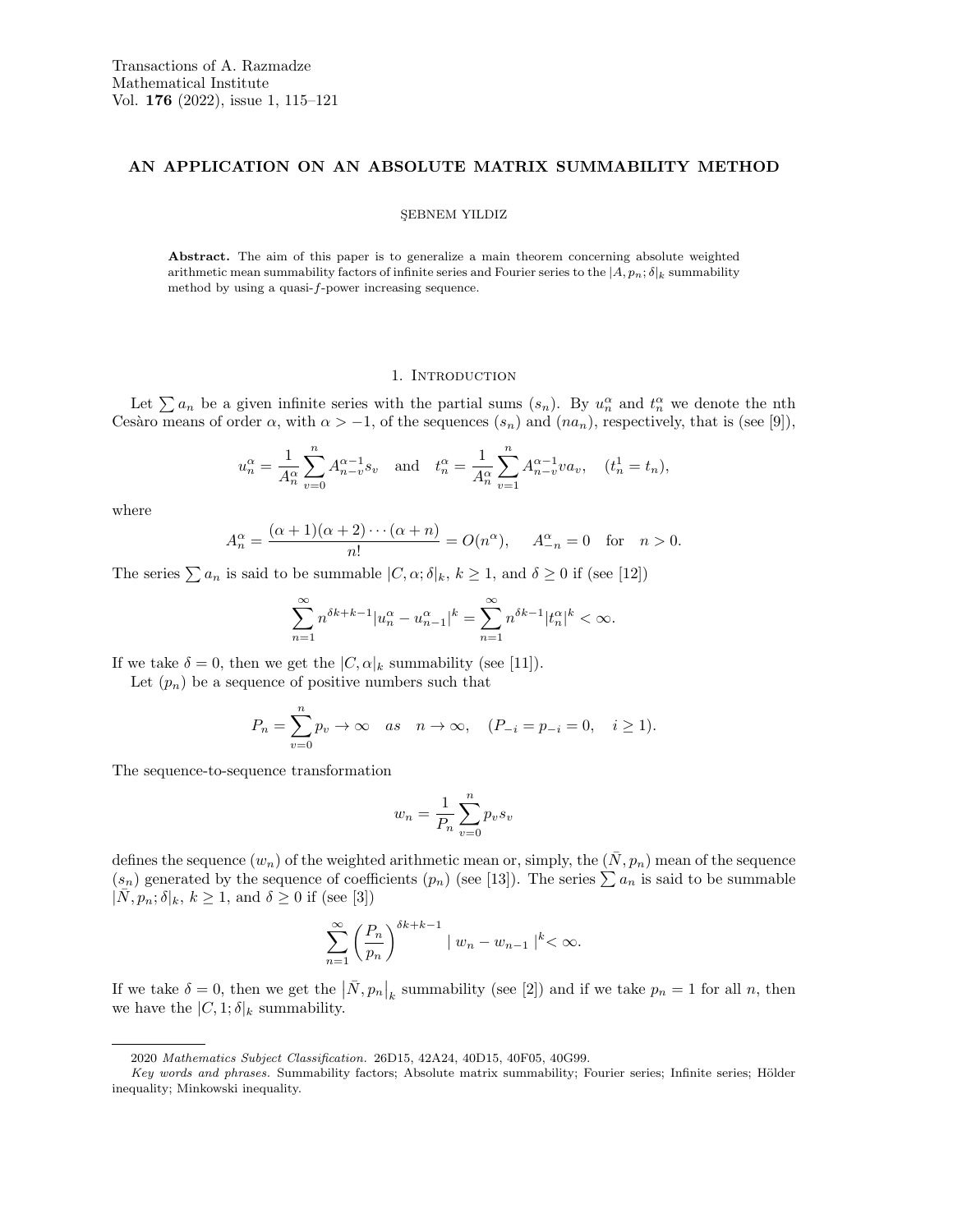#### 116 S. YILDIZ

## 2. Known Result

A positive sequence  $(b_n)$  is said to be an almost increasing sequence if there exist a positive increasing sequence  $(c_n)$  and two positive constants M and N such that  $Mc_n \leq b_n \leq N c_n$  (see [1]). A positive sequence  $X = (X_n)$  is said to be a quasi-f-power increasing sequence if there exists a constant  $K = K(X, f) \ge 1$  such that  $Kf_nX_n \ge f_mX_m$  for all  $n \ge m \ge 1$ , where  $f = \{f_n(\sigma, \beta)\} = \{n^{\sigma}(\log n)^{\beta}, \beta \ge 0, 0 < \sigma < 1\}$  (see [20]).

If we take  $\beta = 0$ , then we have a quasi-σ-power increasing sequence (see [14]). Every almost increasing sequence is a quasi- $\sigma$ -power increasing sequence for any non-negative  $\sigma$ , but the converse is not true for  $\sigma > 0$ .

For any sequence  $(\lambda_n)$  we write that  $\Delta^2 \lambda_n = \Delta \lambda_n - \Delta \lambda_{n+1}$  and  $\Delta \lambda_n = \lambda_n - \lambda_{n+1}$ . The sequence  $(\lambda_n)$  is said to be of bounded variation, denoted by  $(\lambda_n) \in \mathcal{BV}$ , if  $\sum_{n=1}^{\infty} |\Delta \lambda_n| < \infty$  (see [18]).

For the papers related to absolute summability factors we refer the reader to [4–7, 17, 21, 23–26]. From these papers, Mazhar has obtained a result dealing with the Riesz summability by taking  $(X_n)$ as an almost increasing sequence (see [15]) and then Bor has proved a new theorem by taking  $(X_n)$  as a quasi  $-\sigma$ -power increasing sequence (see [7]). Also, the following theorem dealing with the  $|\bar{N}, p_n|_k$ summability factors of infinite series including a quasi-f-power increasing sequence, is known.

**Theorem 2.1** ([8]). Let  $(X_n)$  be a quasi-f-power increasing sequence. If the sequences  $(X_n)$ ,  $(\lambda_n)$ and  $(p_n)$  satisfy the conditions

$$
|\lambda_m|X_m = O(1) \quad \text{as} \quad m \to \infty,\tag{1}
$$

$$
\sum_{n=1}^{m} nX_n |\Delta^2 \lambda_n| = O(1) \quad \text{as} \quad m \to \infty,
$$
\n
$$
\sum_{n=1}^{m} \frac{P_n}{P_n} = O(P_m) \quad \text{as} \quad m \to \infty.
$$
\n(2)

$$
\sum_{n=1}^{\infty} \frac{1}{n} = O(P_m) \quad \text{as} \quad m \to \infty,
$$
  

$$
\sum_{n=1}^{m} \frac{p_n}{P_n} \frac{|t_n|^k}{X_n^{k-1}} = O(X_m) \quad \text{as} \quad m \to \infty,
$$
  

$$
\sum_{n=1}^{m} \frac{|t_n|^k}{n X_n^{k-1}} = O(X_m) \quad \text{as} \quad m \to \infty,
$$

then the series  $\sum a_n \lambda_n$  is summable  $|\bar{N}, p_n|_k$ ,  $k \geq 1$ .

# 3. The Main Result

Let  $A = (a_{nv})$  be a normal matrix, i.e., a lower triangular matrix with nonzero diagonal entries. Then A defines the sequence-to-sequence transformation, mapping the sequence  $s = (s_n)$  to  $As = (A_n(s)),$  where

$$
A_n(s) = \sum_{v=0}^n a_{nv} s_v, \quad n = 0, 1, \dots.
$$

The series  $\sum a_n$  is said to be summable  $|A, p_n; \delta|_k$ ,  $k \ge 1$ , and  $\delta \ge 0$  if (see [16])

$$
\sum_{n=1}^{\infty} \left(\frac{P_n}{p_n}\right)^{\delta k + k - 1} \left|A_n(s) - A_{n-1}(s)\right|^k < \infty.
$$

In the special case, if we take  $a_{nv} = \frac{p_v}{P_n}$ , then the  $|A, p_n; \delta|_k$  summability reduces to the  $|\bar{N}, p_n; \delta|_k$ summability. If we take  $\delta = 0$  and  $a_{nv} = \frac{p_v}{P_n}$ , then the  $|A, p_n; \delta|_k$  summability reduces to the  $|\bar{N}, p_n|_k$ summability. Also if we take  $a_{nv} = \frac{p_v}{P_n}$  and  $p_n = 1$  for all n, then  $|A, p_n; \delta|_k$  summability reduces to  $|C,1;\delta|_k$  summability. Moreover, if we take  $\delta=0$ , the  $|A,p_n;\delta|_k$  summability is the same as the  $|A, p_n|_k$  summability (see [19]). Finally, if we take  $\delta = 0$  and  $p_n = 1$  for all n, then the  $|A, p_n; \delta|_k$ summability is the same as the  $|A|_k$  summability (see [22]).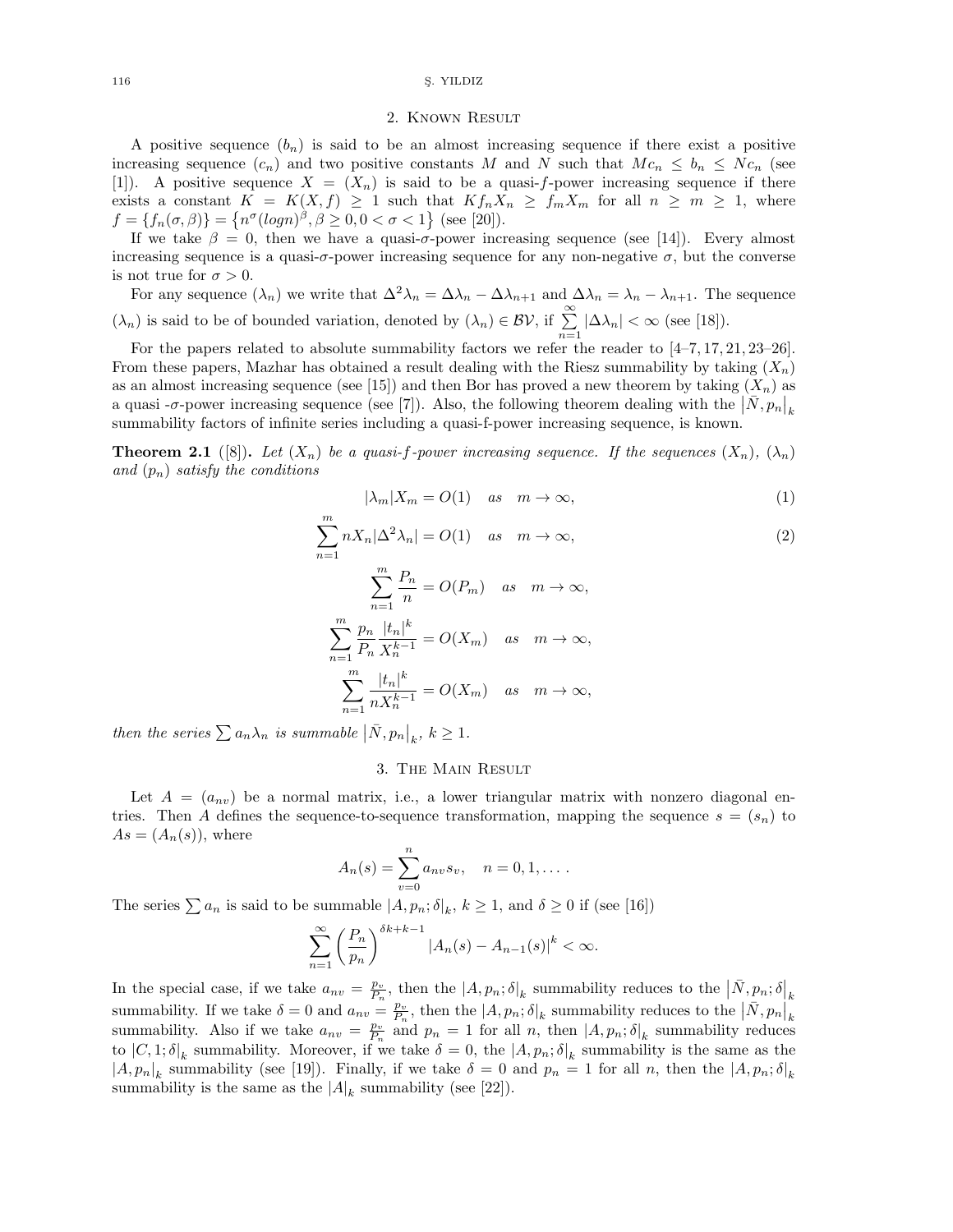The aim of this paper is to generalize Theorem 2.1 to the  $|A, p_n; \delta|_k$  summability method for infinite series and Fourier series by taking a quasi-f-power increasing sequence.

Given a normal matrix  $A = (a_{nv})$ , we associate two lower semimatrices  $\overline{A} = (\overline{a}_{nv})$  and  $\overline{A} = (\hat{a}_{nv})$ as follows:

$$
\bar{a}_{nv} = \sum_{i=v}^{n} a_{ni}, \quad n, v = 0, 1, \dots
$$

and

$$
\hat{a}_{00} = \bar{a}_{00} = a_{00}, \quad \hat{a}_{nv} = \bar{a}_{nv} - \bar{a}_{n-1,v}, \quad n = 1, 2, \dots
$$

It may be noted that  $\bar{A}$  and  $\hat{A}$  are the well-known matrices of series-to-sequence and series-to-series transformations, respectively. Then we have

$$
A_n(s) = \sum_{v=0}^{n} a_{nv} s_v = \sum_{v=0}^{n} \bar{a}_{nv} a_v
$$

and

$$
\bar{\Delta}A_n(s) = \sum_{v=0}^n \hat{a}_{nv} a_v.
$$

Using this notation, we have the following

**Theorem 3.1.** Let  $k \geq 1$  and  $0 \leq \delta < 1/k$ . Let  $A = (a_{nv})$  be a positive normal matrix such that

$$
\overline{a}_{n0} = 1, \quad n = 0, 1, \dots,
$$

$$
a_{n-1,v} \ge a_{nv}, \text{ for } n \ge v+1,
$$

$$
a_{nn} = O\left(\frac{p_n}{P_n}\right)
$$

$$
\sum_{v=1}^{n-1} \frac{1}{v} |\hat{a}_{n,v+1}| = O(a_{nn}).
$$

Let  $(X_n)$  be a quasi-f-power increasing sequence. If the sequences  $(X_n)$ ,  $(\lambda_n)$  and  $(p_n)$  satisfy the conditions  $(1)$ ,  $(2)$  of Theorem 2.1 and the conditions

$$
\sum_{v=1}^{m} \left(\frac{P_v}{p_v}\right)^{\delta k - 1} \frac{|t_v|^k}{X_v^{k-1}} = O(X_m) \text{ as } m \to \infty,
$$
  

$$
\sum_{v=1}^{m} \left(\frac{P_v}{p_v}\right)^{\delta k} \frac{|t_v|^k}{v X_v^{k-1}} = O(X_m) \text{ as } m \to \infty,
$$
  

$$
\sum_{n=v+1}^{m+1} \left(\frac{P_n}{p_n}\right)^{\delta k} |\Delta_v(\hat{a}_{nv})| = O\left\{\left(\frac{P_v}{p_v}\right)^{\delta k - 1}\right\} \text{ as } m \to \infty,
$$
  

$$
\sum_{n=v+1}^{m+1} \left(\frac{P_n}{p_n}\right)^{\delta k} |\hat{a}_{n,v+1}| = O\left\{\left(\frac{P_v}{p_v}\right)^{\delta k}\right\} \text{ as } m \to \infty.
$$

are satisfied, then the series  $\sum a_n \lambda_n$  is  $|A, p_n; \delta|_k$  summable.

To prove our theorem, we need the following

**Lemma**  $([4])$ . Under the conditions  $(1)$  and  $(2)$  of Theorem 2.1, we have

$$
\sum_{n=1}^{\infty} X_n |\Delta \lambda_n| < \infty,
$$
\n
$$
n X_n |\Delta \lambda_n| = O(1) \quad \text{as} \quad n \to \infty.
$$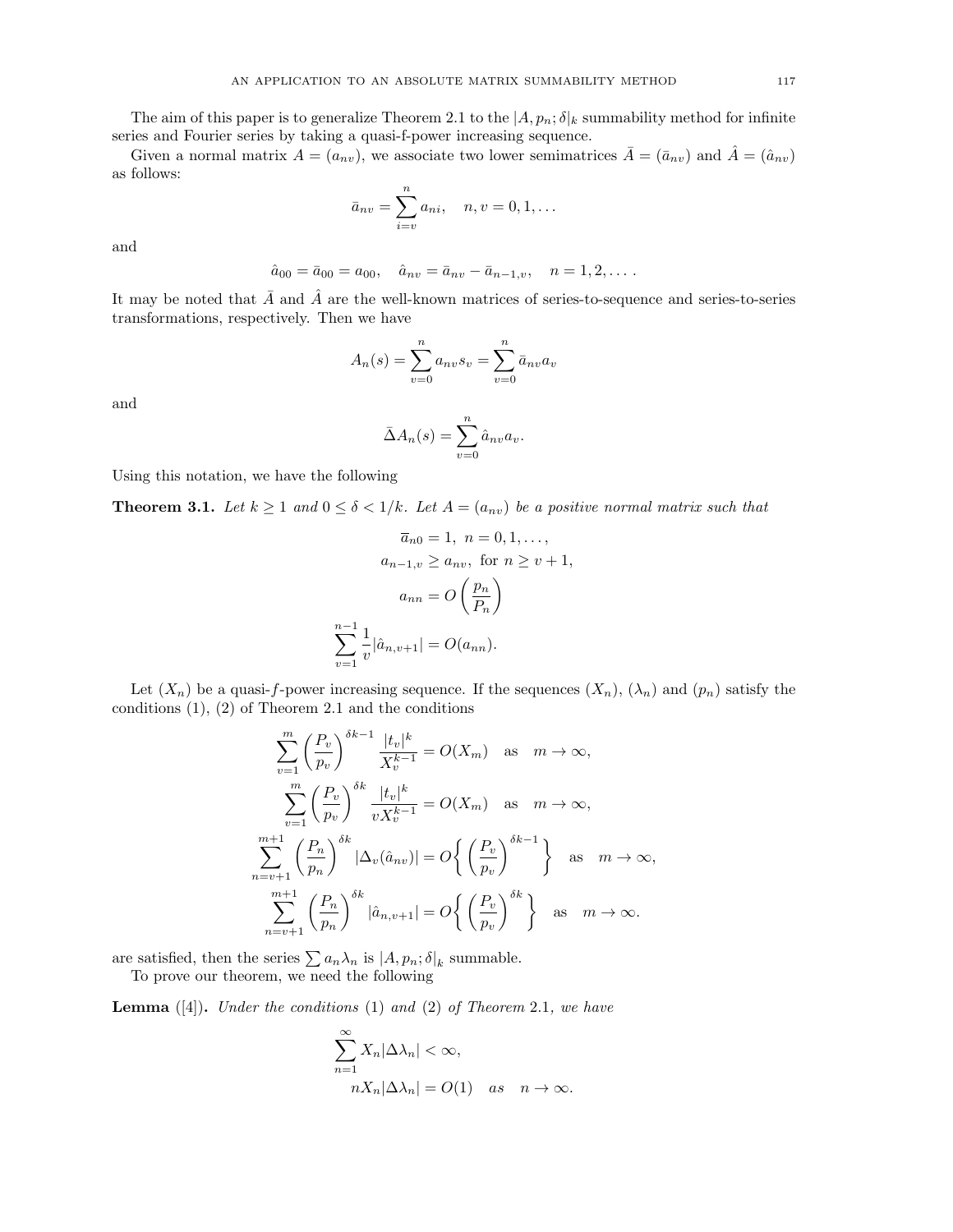### 4. Proof of Theorem 3.1

Let  $(I_n)$  denote the A-transform of the series  $\sum a_n \lambda_n$ . Then we have

$$
\bar{\Delta}I_n = \sum_{v=0}^n \hat{a}_{nv} a_v \lambda_v.
$$

Applying Abel's transformation to this sum, we have

$$
\bar{\Delta}I_n = \sum_{v=1}^{n-1} \Delta_v \left(\frac{\hat{a}_{nv}\lambda_v}{v}\right) \sum_{r=1}^v r a_r + \frac{\hat{a}_{nn}\lambda_n}{n} \sum_{v=1}^n va_v
$$
\n
$$
= \sum_{v=1}^{n-1} \Delta_v \left(\frac{\hat{a}_{nv}\lambda_v}{v}\right) (v+1) t_v + \hat{a}_{nn}\lambda_n \frac{n+1}{n} t_n
$$
\n
$$
= \sum_{v=1}^{n-1} \frac{v+1}{v} \Delta_v (\hat{a}_{nv}) \lambda_v t_v + \sum_{v=1}^{n-1} \frac{v+1}{v} \hat{a}_{n,v+1} \Delta_v t_v + \sum_{v=1}^{n-1} \hat{a}_{n,v+1} \lambda_{v+1} \frac{t_v}{v} + a_{nn}\lambda_n t_n \frac{n+1}{n}
$$
\n
$$
= I_{n,1} + I_{n,2} + I_{n,3} + I_{n,4}.
$$

To complete the proof of Theorem 3.1, by Minkowski's inequality, it suffices to show that

$$
\sum_{n=1}^{\infty} \left(\frac{P_n}{p_n}\right)^{\delta k + k - 1} |I_{n,r}|^k < \infty, \text{ for } r = 1, 2, 3, 4.
$$

Firstly, by applying Hölder's inequality with indices k and k', where  $k > 1$  and  $\frac{1}{k} + \frac{1}{k'} = 1$ , and using the fact that  $\Delta_v(\hat{a}_{nv}) = \hat{a}_{nv} - \hat{a}_{n,v+1} = \bar{a}_{nv} - \bar{a}_{n-1,v} - \bar{a}_{n,v+1} + \bar{a}_{n-1,v+1} = a_{nv} - a_{n-1,v}$ , and then  $\sum_{v=1}^{n-1} |\Delta_v(\hat{a}_{nv})| = \sum_{v=1}^{n-1} (a_{n-1,v} - a_{nv}) \le a_{nn}$ , we have

$$
\sum_{n=2}^{m+1} \left(\frac{P_n}{p_n}\right)^{\delta k + k - 1} |I_{n,1}|^{k} \leq \sum_{n=2}^{m+1} \left(\frac{P_n}{p_n}\right)^{\delta k + k - 1} \left\{\sum_{v=1}^{n-1} \frac{v+1}{v} |\Delta_v(\hat{a}_{nv})| |\lambda_v||t_v|\right\}^{k}
$$
  
\n
$$
= O(1) \sum_{n=2}^{m+1} \left(\frac{P_n}{p_n}\right)^{\delta k + k - 1} \sum_{v=1}^{n-1} |\Delta_v(\hat{a}_{nv})| |\lambda_v|^{k} |t_v|^{k} \times \left\{\sum_{v=1}^{n-1} |\Delta_v(\hat{a}_{nv})| \right\}^{k-1}
$$
  
\n
$$
= O(1) \sum_{n=2}^{m+1} \left(\frac{P_n}{p_n}\right)^{\delta k + k - 1} a_{nn}^{k-1} \left\{\sum_{v=1}^{n-1} |\Delta_v(\hat{a}_{nv})| |\lambda_v|^{k} |t_v|^{k}\right\}
$$
  
\n
$$
= O(1) \sum_{v=1}^{m} |\lambda_v|^{k-1} |\lambda_v||t_v|^{k} \sum_{n=v+1}^{m+1} \left(\frac{P_n}{p_n}\right)^{\delta k} |\Delta_v(\hat{a}_{nv})|
$$
  
\n
$$
= O(1) \sum_{v=1}^{m} \left(\frac{P_v}{p_v}\right)^{\delta k - 1} \frac{1}{X_v^{k-1}} |\lambda_v||t_v|^{k}
$$
  
\n
$$
= O(1) \sum_{v=1}^{m-1} \Delta |\lambda_v| \sum_{r=1}^{v} \left(\frac{P_r}{p_r}\right)^{\delta k - 1} \frac{|t_r|^{k}}{X_r^{k-1}} + O(1)|\lambda_m| \sum_{v=1}^{m} \left(\frac{P_v}{p_v}\right)^{\delta k - 1} \frac{|t_v|^{k}}{X_v^{k-1}}
$$
  
\n
$$
= O(1) \sum_{v=1}^{m-1} |\Delta \lambda_v| X_v + O(1)|\lambda_m|X_m
$$
  
\n
$$
= O(1) \text{ as } m \to \infty,
$$

by virtue of the hypotheses of Theorem 3.1 and Lemma. Also, we have

$$
\sum_{n=2}^{m+1} \left( \frac{P_n}{p_n} \right)^{\delta k + k - 1} |I_{n,2}|^k \le \sum_{n=2}^{m+1} \left( \frac{P_n}{p_n} \right)^{\delta k + k - 1} \left\{ \sum_{v=1}^{n-1} \left| \frac{v+1}{v} \right| |\hat{a}_{n,v+1}| |\Delta \lambda_v| |t_v| \right\}^k
$$
  
=  $O(1) \sum_{n=2}^{m+1} \left( \frac{P_n}{p_n} \right)^{\delta k + k - 1} \left\{ \sum_{v=1}^{n-1} |\hat{a}_{n,v+1}| |\Delta \lambda_v| |t_v| \right\}^k$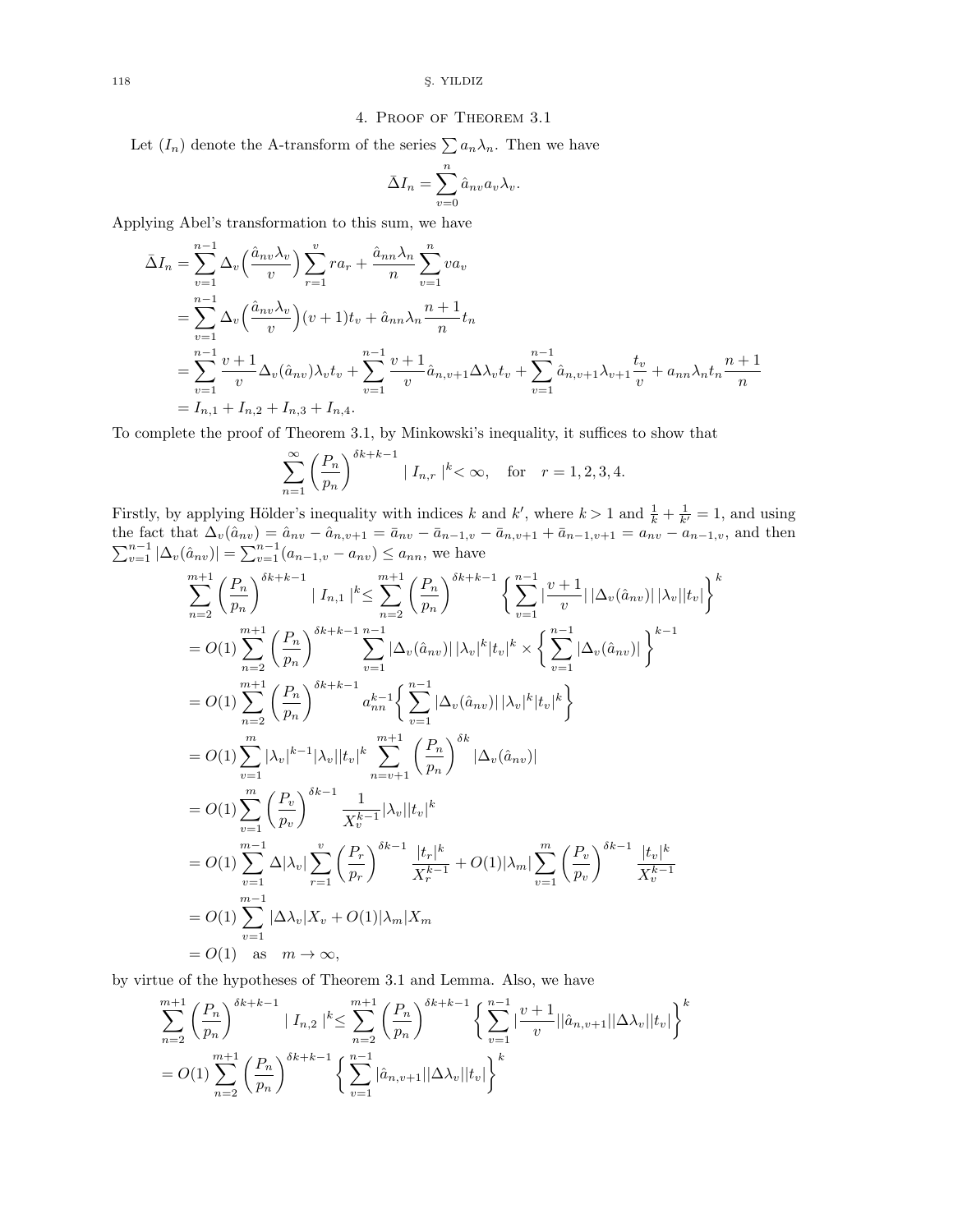$$
= O(1) \sum_{n=2}^{m+1} \left(\frac{P_n}{p_n}\right)^{\delta k + k - 1} \left\{\sum_{v=1}^{n-1} |\hat{a}_{n,v+1}| |\Delta \lambda_v| \frac{1}{X_v^{k-1}} |t_v|^k \right\} \times \left\{\sum_{v=1}^{n-1} |\hat{a}_{n,v+1}| |\Delta \lambda_v| X_v \right\}^{k-1}
$$
  
\n
$$
= O(1) \sum_{n=2}^{m+1} \left(\frac{P_n}{p_n}\right)^{\delta k + k - 1} a_{nn}^{k-1} \left\{\sum_{v=1}^{n-1} |\hat{a}_{n,v+1}| |\Delta \lambda_v| \frac{1}{X_v^{k-1}} |t_v|^k \right\} \times \left\{\sum_{v=1}^{n-1} |\Delta \lambda_v| X_v \right\}^{k-1}
$$
  
\n
$$
= O(1) \sum_{n=2}^{m} \left(\frac{P_n}{p_n}\right)^{\delta k} \left\{\sum_{v=1}^{n-1} |\hat{a}_{n,v+1}| |\Delta \lambda_v| \frac{1}{X_v^{k-1}} |t_v|^k \right\}
$$
  
\n
$$
= O(1) \sum_{v=1}^{m} |\Delta \lambda_v| \frac{1}{X_v^{k-1}} |t_v|^k \sum_{n=v+1}^{m+1} \left(\frac{P_n}{p_n}\right)^{\delta k} |\hat{a}_{n,v+1}|
$$
  
\n
$$
= O(1) \sum_{v=1}^{m} v |\Delta \lambda_v| \frac{1}{X_v^{k-1}} |t_v|^k \left(\frac{P_v}{p_v}\right)^{\delta k}
$$
  
\n
$$
= O(1) \sum_{v=1}^{m-1} \Delta(v |\Delta \lambda_v|) \sum_{r=1}^{v} \left(\frac{P_r}{p_r}\right)^{\delta k} \frac{|t_r|^k}{r X_r^{k-1}} + O(1)m |\Delta \lambda_m| \sum_{v=1}^{m} \left(\frac{P_v}{p_v}\right)^{\delta k} \frac{|t_v|^k}{v X_v^{k-1}}
$$
  
\n
$$
= O(1) \sum_{v=1}^{m-1} |\Delta(v |\Delta \lambda_v|) |X_v + O(1)m |\Delta \lambda_m| X_m
$$
  
\n
$$
= O(1) \sum_{v=1}^{m-1} v X_v |\Delta^2 \lambda
$$

by virtue of the hypotheses of Theorem 3.1 and Lemma. Furthermore, we have

$$
\sum_{n=2}^{m+1} \left( \frac{P_n}{p_n} \right)^{\delta k + k - 1} |I_{n,3}|^k \leq \sum_{n=2}^{m+1} \left( \frac{P_n}{p_n} \right)^{\delta k + k - 1} \left\{ \sum_{v=1}^{n-1} |\hat{a}_{n,v+1}| |\lambda_{v+1}| \frac{|t_v|}{v} \right\}^k
$$
  
\n
$$
\leq \sum_{n=2}^{m+1} \left( \frac{P_n}{p_n} \right)^{\delta k + k - 1} \left\{ \sum_{v=1}^{n-1} |\hat{a}_{n,v+1}| |\lambda_{v+1}|^k \frac{|t_v|^k}{v} \right\} \times \left\{ \sum_{v=1}^{n-1} \frac{1}{v} |\hat{a}_{n,v+1}| \right\}^{k - 1}
$$
  
\n=  $O(1) \sum_{n=2}^{m+1} \left( \frac{P_n}{p_n} \right)^{\delta k + k - 1} a_{nn}^{k - 1} \sum_{v=1}^{n-1} \frac{|t_v|^k}{v} |\lambda_{v+1}|^{k - 1} |\lambda_{v+1}| |\hat{a}_{n,v+1}|$   
\n=  $O(1) \sum_{v=1}^{m} \frac{|t_v|^k}{v} |\lambda_{v+1}|^{k - 1} |\lambda_{v+1}| \sum_{n=v+1}^{m+1} \left( \frac{P_n}{p_n} \right)^{\delta k} |\hat{a}_{n,v+1}|$   
\n=  $O(1) \sum_{v=1}^{m-1} \Delta |\lambda_{v+1}| \sum_{r=1}^{v} \left( \frac{P_r}{p_r} \right)^{\delta k} \frac{|t_r|^k}{r X_r^{k - 1}} + O(1) |\lambda_{m+1}| \sum_{v=1}^{m} \left( \frac{P_v}{p_v} \right)^{\delta k} \frac{|t_v|^k}{v X_r^{k - 1}}$   
\n=  $O(1) \sum_{v=1}^{m-1} |\Delta \lambda_{v+1}| X_{v+1} + O(1) |\lambda_{m+1}| X_{m+1}$   
\n=  $O(1) \sum_{v=2}^{m-1} |\Delta \lambda_v| X_v + O(1) |\lambda_{m+1}| X_{m+1}$   
\n=  $O(1) \sum_{v=1}^{m-1} |\Delta \lambda_v| X_v + O$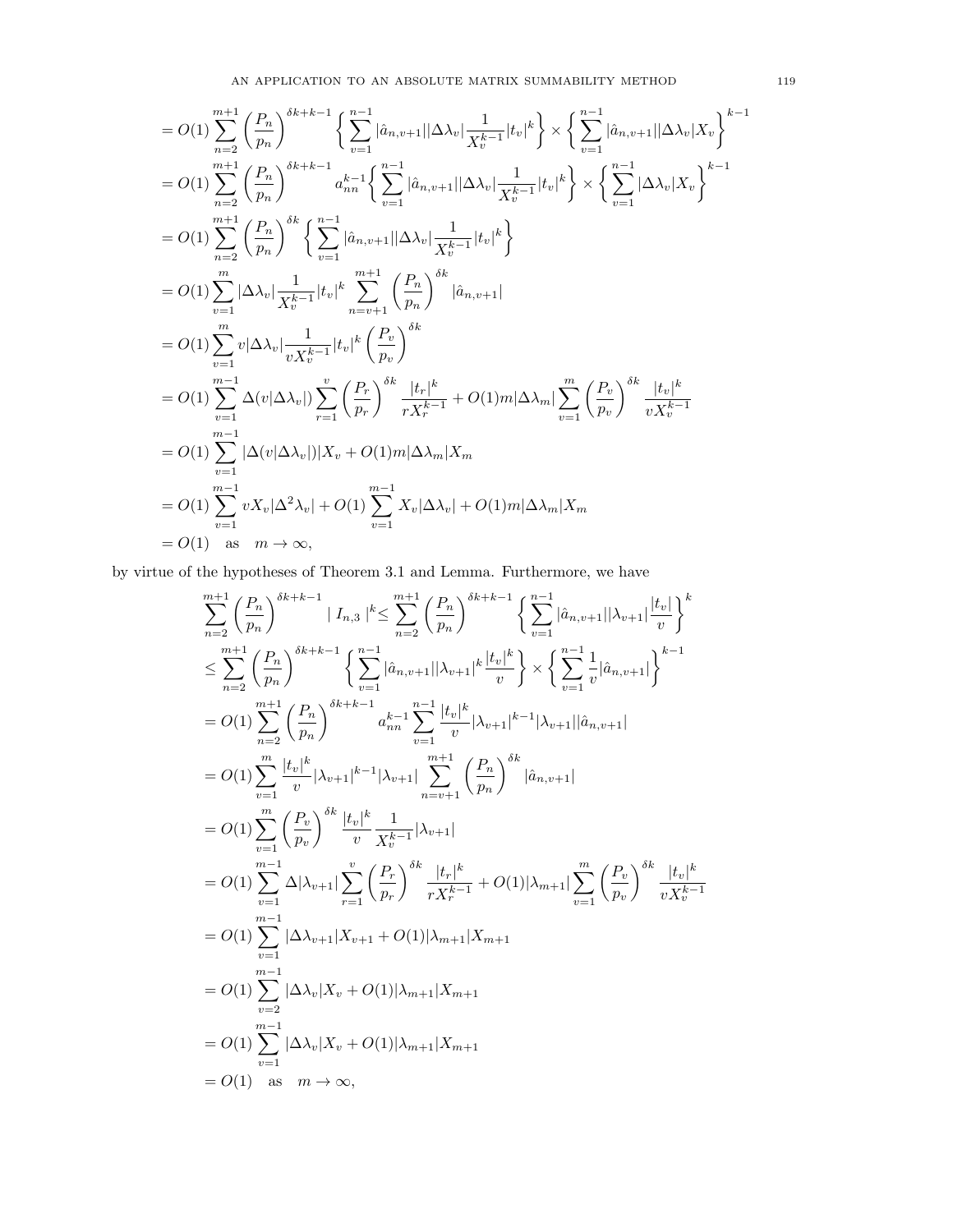120 S. YILDIZ

by virtue of the hypotheses of Theorem 3.1 and Lemma. Again, as in  $I_{n,1}$ , we have

$$
\sum_{n=1}^{m} \left(\frac{P_n}{p_n}\right)^{\delta k + k - 1} |I_{n,4}|^k = O(1) \sum_{n=1}^{m} \left(\frac{P_n}{p_n}\right)^{\delta k + k - 1} a_{nn}^k |\lambda_n|^k |t_n|^k
$$
  
=  $O(1) \sum_{n=1}^{m} \left(\frac{P_n}{p_n}\right)^{\delta k - 1} |\lambda_n|^{k - 1} |\lambda_n| |t_n|^k$   
=  $O(1) \sum_{n=1}^{m} \left(\frac{P_n}{p_n}\right)^{\delta k - 1} \frac{1}{X_n^{k - 1}} |\lambda_n| |t_n|^k$   
=  $O(1)$  as  $m \to \infty$ ,

by virtue of the hypotheses of Theorem 3.1 and Lemma. This completes the proof of Theorem 3.1.

In a special case where  $\delta = 0$  and  $a_{nv} = \frac{p_v}{P_n}$ , we have Theorem 2.1. If we take  $\delta = 0$ , then we have a result dealing with the  $|A, p_n|_k$  summability (see [25]). Also, if we take  $\delta = 0$  and  $p_n = 1$  for all n, then we have a result for the  $|A|_k$  summability.

### An Application of absolute matrix summability to the Fourier Series

Let f be a periodic function with period  $2\pi$  and Lebesgue integrable over  $(-\pi, \pi)$ . The trigonometric Fourier series of  $f$  is defined as

$$
f(x) \sim \frac{1}{2}a_0 + \sum_{n=1}^{\infty} (a_n \cos nx + b_n \sin nx) = \sum_{n=0}^{\infty} C_n(x),
$$

where

$$
a_0 = \frac{1}{\pi} \int_{-\pi}^{\pi} f(x) dx, \quad a_n = \frac{1}{\pi} \int_{-\pi}^{\pi} f(x) \cos(nx) dx, \quad b_n = \frac{1}{\pi} \int_{-\pi}^{\pi} f(x) \sin(nx) dx.
$$

We write

$$
\phi(t) = \frac{1}{2} \left\{ f(x+t) + f(x-t) \right\},\
$$

$$
\phi_{\alpha}(t) = \frac{\alpha}{t^{\alpha}} \int_{0}^{t} (t-u)^{\alpha-1} \phi(u) du, \quad (\alpha > 0).
$$

It is well known that if  $\phi_1(t) \in BV(0, \pi)$ , then  $t_n(x) = O(1)$ , where  $t_n(x)$  is the  $(C, 1)$  mean of the sequence  $(nC_n(x))$  (see [10]).

In [8], Bor has also obtained a new theorem including the trigonometric Fourier series about the  $|\bar{N}, p_n|_k$  summability.

**Theorem 4.1** ([8]). Let  $(X_n)$  be a quasi-f-power increasing sequence. If  $\phi_1(t) \in BV(0, \pi)$ , and the sequences  $(p_n)$ ,  $(\lambda_n)$  and  $(X_n)$  satisfy the conditions of Theorem 2.1, then the series  $\sum C_n(x)\lambda_n$  is summable  $|\overline{N}, p_n|_k, k \geq 1$ .

Now, we generalize Theorem 4.1 to Theorem 4.2 for the  $|A, p_n; \delta|_k$  summability method.

**Theorem 4.2.** Let A be a positive normal matrix as in Theorem 3.1. Let  $(X_n)$  be a quasi-f-power increasing sequence. If  $\phi_1(t) \in \mathcal{BV}(0,\pi)$ , and the sequences  $(p_n)$ ,  $(\lambda_n)$  and  $(X_n)$  satisfy all the conditions of Theorem 3.1, then the series  $\sum C_n(x)\lambda_n$  is summable  $|A, p_n; \delta|_k, k \geq 1$  and  $0 \leq \delta < 1/k$ .

## 5. Applications

It is noted that if we take  $\delta = 0$  and  $a_{nv} = \frac{p_v}{P_n}$  in Theorem 4.2, then we get Theorem 4.1, and also, if we take  $\beta = 0$ , then we have new theorem on a quasi- $\sigma$ -power increasing sequence. If we take  $a_{nv} = \frac{p_v}{P_n}$  and  $p_n = 1$  for all n, then we have a theorem on the  $|C, 1; \delta|_k$  summability factors of Fourier series. If we take  $\delta = 0$ , then we have a result dealing with the  $|A, p_n|_k$  summability factors of Fourier series (see [25]). Finally, if we take  $\delta = 0$  and  $p_n = 1$  for all n, then we obtain a theorem on the  $|A|_k$ summability factors of Fourier series.